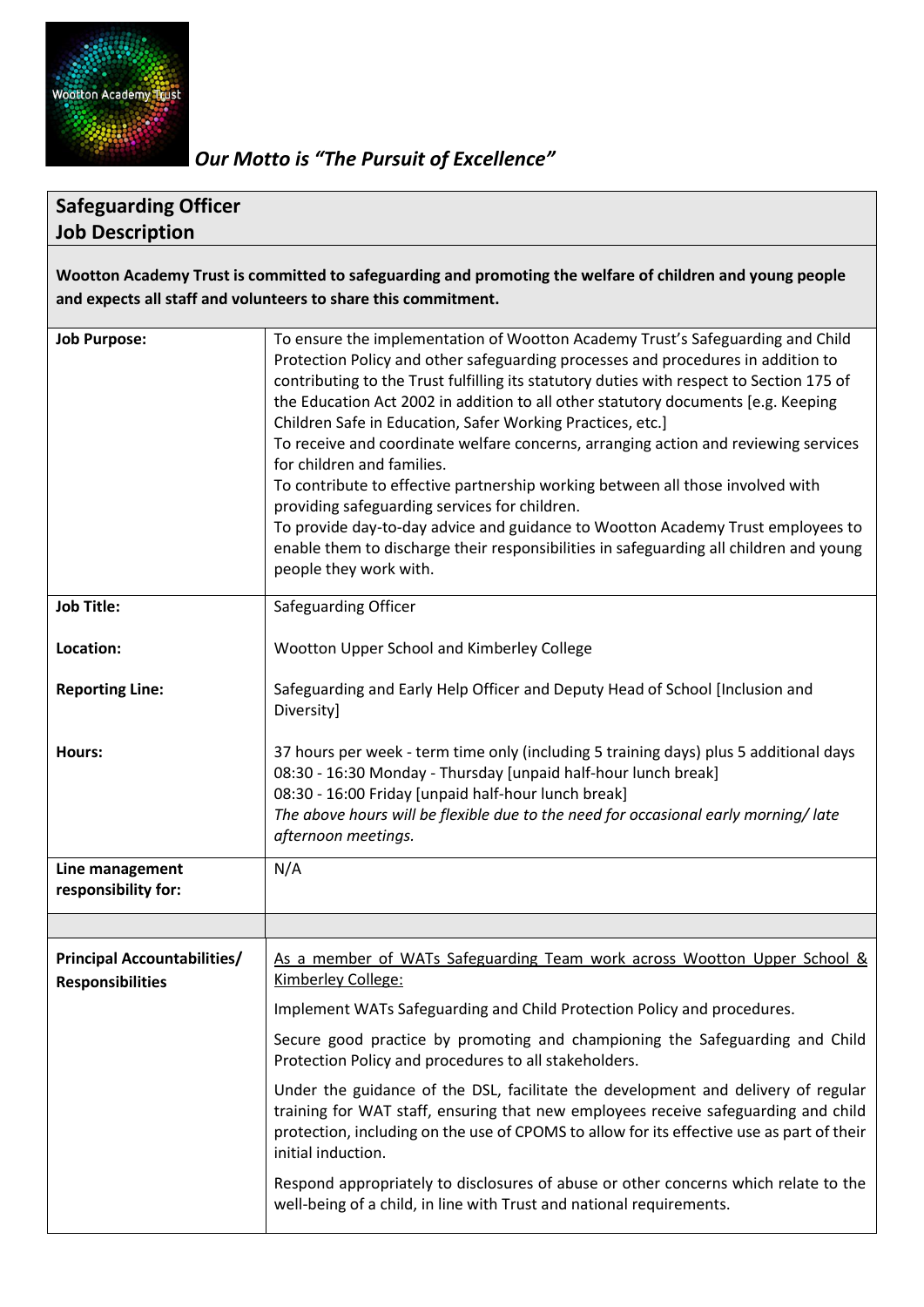| Where appropriate, refer concerns to the Local Authority children's social care services<br>or to other appropriate agencies and ensure that concerns are acted on.                                                                                                                                                             |
|---------------------------------------------------------------------------------------------------------------------------------------------------------------------------------------------------------------------------------------------------------------------------------------------------------------------------------|
| Where appropriate, refer concerns to the wider Wootton Academy Trust Pastoral<br>Team for action and ensure that appropriate employees are made aware of vulnerable<br>children and young people.                                                                                                                               |
| Ensure that children who are victims of abuse are supported appropriately and<br>sensitively in the school or college environments.                                                                                                                                                                                             |
| To liaise with WAT employees and external agencies in initiating or co-ordinating Early<br>Help Assessment (EHA) referrals for children and when preparing for Children who are<br>'looked after' review meetings, Child Protection Conferences, Core Group meetings,<br>Child in Need or Team around the Child (TAF) meetings. |
| When appropriate, act as lead professional and coordinate Team Around the Family<br>meetings.                                                                                                                                                                                                                                   |
| Be a point of contact for internal issues of Child Protection, and for those from<br>members of the public and other external contacts.                                                                                                                                                                                         |
| Where required, liaise with statutory agencies e.g. the Police and Social Care and<br>ensure they have access to all necessary information if requested.                                                                                                                                                                        |
| To continue to develop knowledge and expertise in all aspects of legislation and<br>national and local requirements affecting the safety and welfare of children and young<br>people. This will involve undertaking child protection training as required.                                                                      |
| Take lead role in managing the transfer of children and young people from phase to<br>phase, ensuring that any safeguarding and child protection records are obtained for<br>new starters to the Trust to ensure a smooth transition for the new intake.                                                                        |
| Manage safeguarding data and produce safeguarding reports as required.                                                                                                                                                                                                                                                          |
| Manage resources including filing, photocopying and the security and safe disposal of<br>materials in line with GDPR.                                                                                                                                                                                                           |
| <b>Accountabilities</b>                                                                                                                                                                                                                                                                                                         |
| To provide administrative and operational support to the Designated Safeguarding<br>Lead.                                                                                                                                                                                                                                       |
| Attend and participate in Children who are 'looked after' review meetings, Child<br>Protection Conferences and Planning and Review meetings whilst working closely with<br>colleagues in Children's Services as required, some of which may take place out of<br>normal working hours.                                          |
| Plan and complete professional assessments of need and risk in respect of parents and<br>carers using the Local Authority procedures for children in need and significant harm.                                                                                                                                                 |
| To maintain confidentiality at all times and adhere to the rules of information sharing.                                                                                                                                                                                                                                        |
| To maintain accurate, confidential and up-to-date documentation on cases of<br>safeguarding and child protection and ensure that these documents are kept securely.                                                                                                                                                             |
| To adhere to WAT policies and procedures including those outlined in the employee<br>handbook                                                                                                                                                                                                                                   |
| <b>General Duties</b>                                                                                                                                                                                                                                                                                                           |
| Maintain confidentiality at all times in respect of school related matters and to prevent<br>disclosure of confidential and sensitive information.                                                                                                                                                                              |
| To act as a First Aider and Fire Warden when required.                                                                                                                                                                                                                                                                          |
| To undertake such other duties, training and/or hours of work as may be reasonably<br>required and which are consistent with the general level of responsibility of this job.                                                                                                                                                   |
| To undertake health and safety duties commensurate with the post and/or as detailed<br>in the Wootton Academy Trust's health and safety policy.                                                                                                                                                                                 |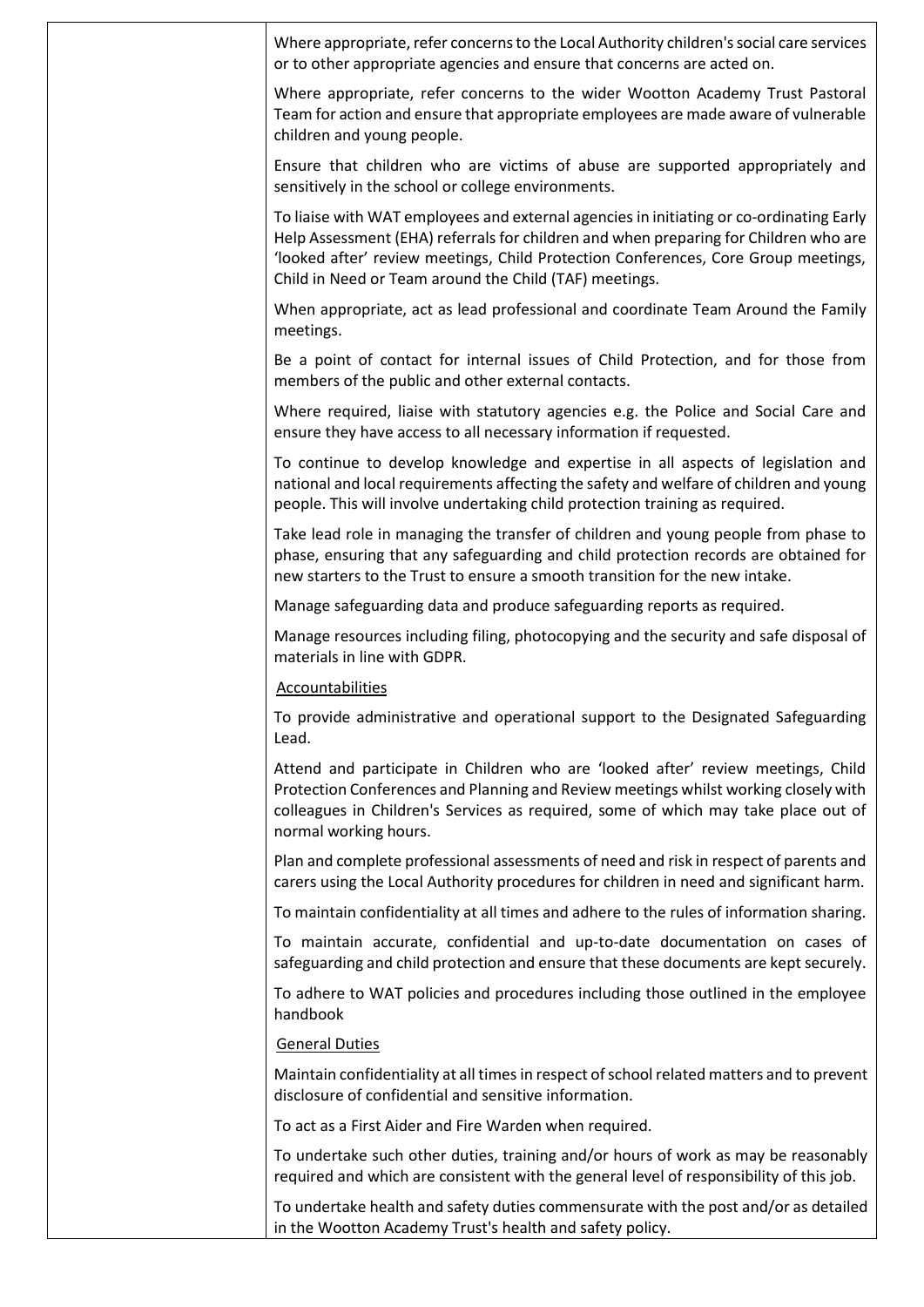

## *Our Motto is "The Pursuit of Excellence"*

| <b>Safeguarding Officer</b><br><b>Person Specification</b> |                                                                                                                                                                                                                                                                          |                                                 |  |  |
|------------------------------------------------------------|--------------------------------------------------------------------------------------------------------------------------------------------------------------------------------------------------------------------------------------------------------------------------|-------------------------------------------------|--|--|
|                                                            | <b>Essential Criteria</b>                                                                                                                                                                                                                                                | <b>Desirable Criteria</b>                       |  |  |
| <b>Qualifications</b>                                      | Level 3 + qualified in a relevant discipline<br>related to the role.                                                                                                                                                                                                     | Higher Level qualification related to the role. |  |  |
|                                                            | A comprehensive portfolio of CPD related<br>to Safeguarding and Child Protection.                                                                                                                                                                                        |                                                 |  |  |
|                                                            | Demonstrable experience of working<br>effectively with vulnerable children in<br>either education, social work, youth work<br>or another related area of work.                                                                                                           |                                                 |  |  |
| <b>Experience</b>                                          | Experience of working within<br>Child<br>Protection and Multi-Agency liaison for<br>three years.                                                                                                                                                                         |                                                 |  |  |
|                                                            | Extensive experience of working effectively<br>with the parents/carers of children.                                                                                                                                                                                      |                                                 |  |  |
|                                                            | Some experience of working effectively<br>with a range of professionals to promote<br>children's learning or welfare of significant<br>recent experience in work with children and<br>families in a statutory childcare agency.                                          |                                                 |  |  |
| Knowledge, Skills &<br><b>Abilities</b>                    | Ability to write an action plan for a child,<br>maintain children's records and write other<br>short reports as required.                                                                                                                                                |                                                 |  |  |
|                                                            | Ability to work on one's own initiative,<br>managing a caseload of students whilst also<br>being able to meet reporting deadlines.                                                                                                                                       |                                                 |  |  |
|                                                            | Ability to motivate children by establishing<br>empathic<br>and<br>supportive<br>working<br>relationships, sometimes in distressing and<br>challenging circumstances.                                                                                                    |                                                 |  |  |
|                                                            | Ability to work as part of a team to reach<br>agreed targets and outcomes for children.                                                                                                                                                                                  |                                                 |  |  |
|                                                            | Ability to respond to unexpected or<br>emergency situations and to respond to<br>changes in type or level of need presented<br>by children and young people, parents and<br>staff<br>experiencing<br>challenging<br>circumstances and in potential crisis<br>situations. |                                                 |  |  |
|                                                            | The ability to use word processing packages<br>and the internet.                                                                                                                                                                                                         |                                                 |  |  |